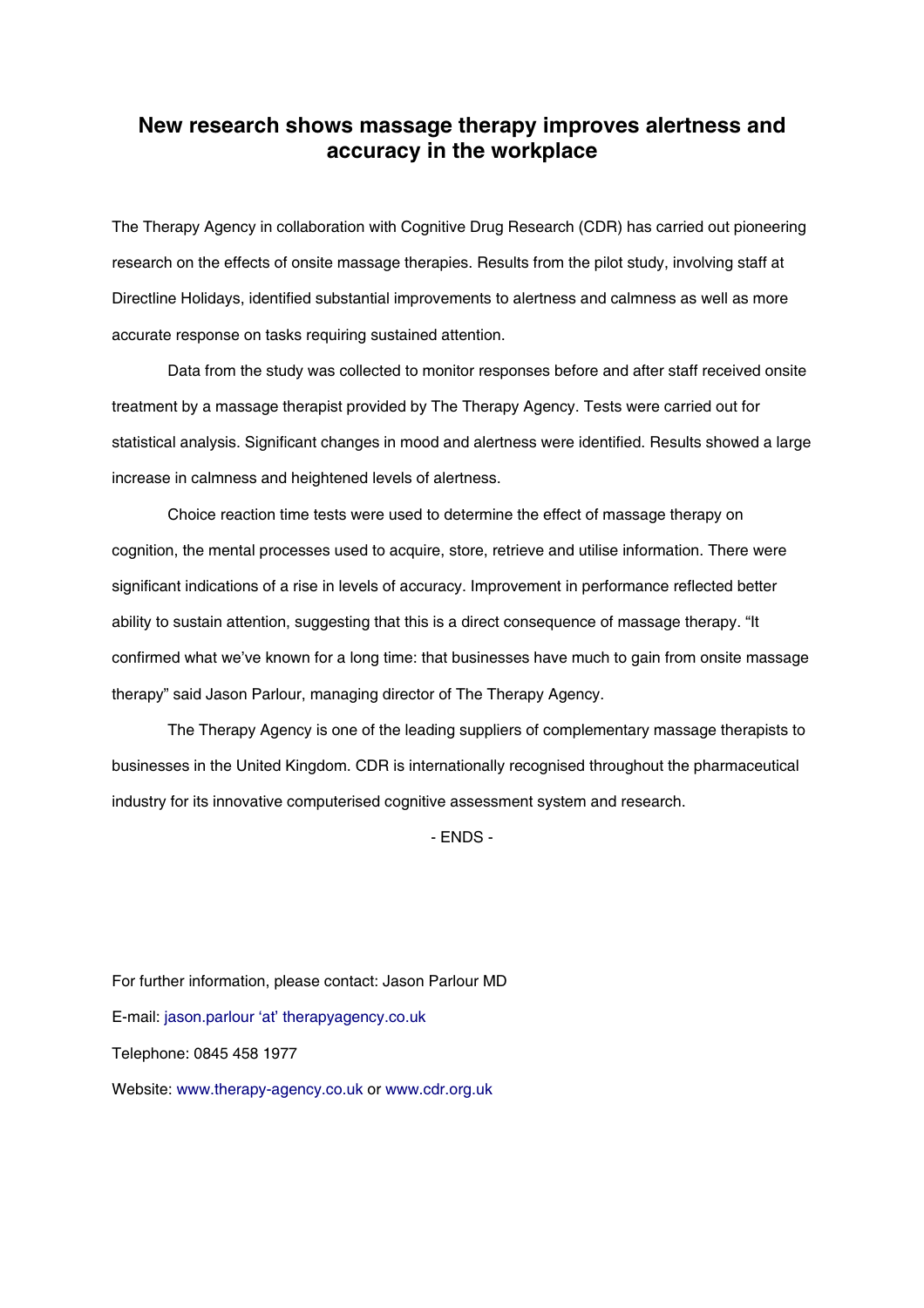### Editors Notes:

Launched in 2002 with now over 300 therapists registered, The Therapy Agency is a national organisation that promotes reputable practitioners of complementary therapies to private and corporate clients. "We always interview, check qualifications and references, plus we always seek evaluations from previous clients as well as ongoing monitoring of current clients with each of our therapists" explains Jason. With the most sophisticated secure online search and booking facilities available in this business sector, clients can book preferred treatments 24/7, at home, or in their workplace.

#### Preview sample images for publication can be viewed on the website:

#### www.therapy-agency.co.uk/about/press/downloads.html

For digital copies of these images ready for print, please contact us directly with your requirements.